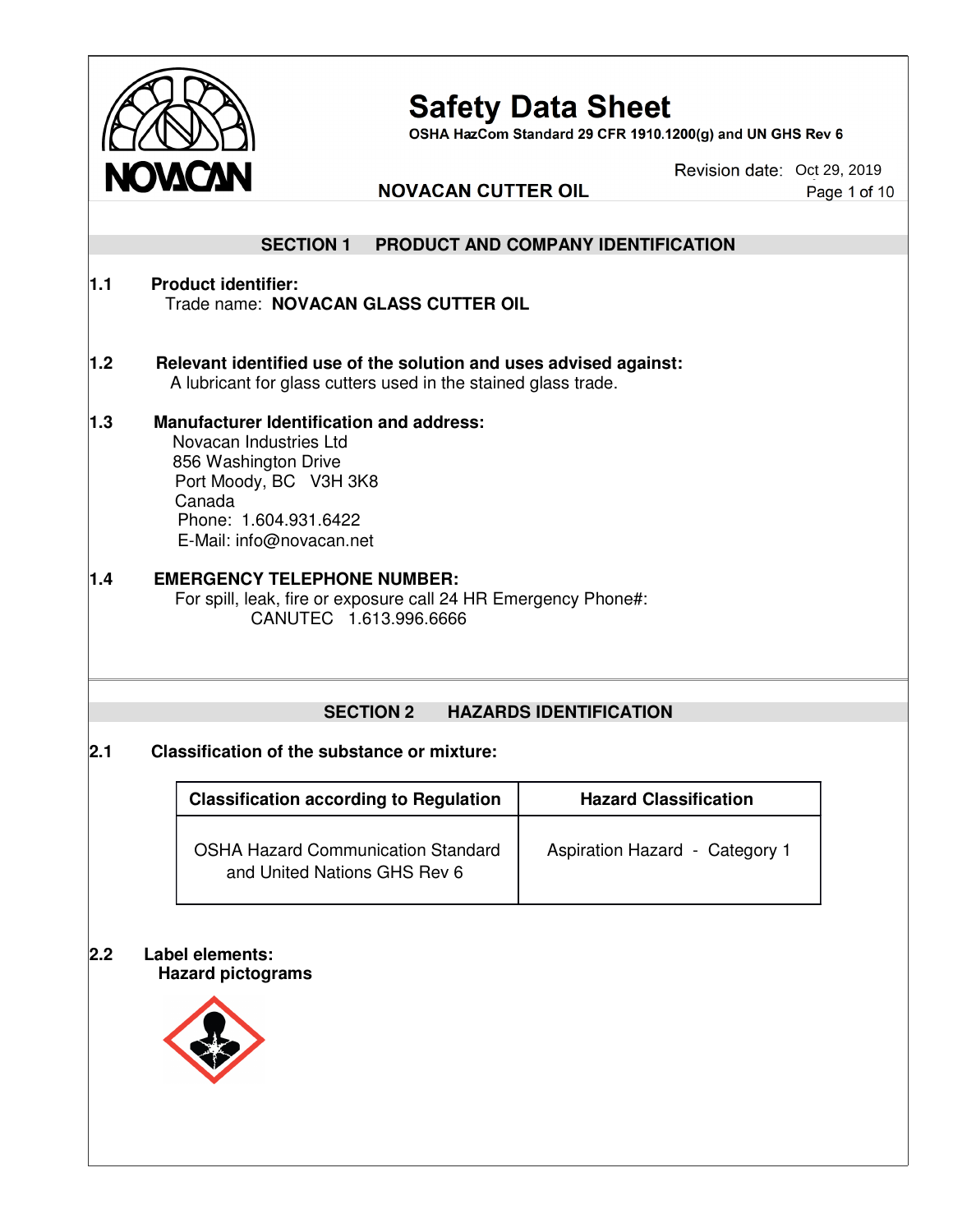

OSHA HazCom Standard 29 CFR 1910.1200(g) and UN GHS Rev 6

#### **NOVACAN CUTTER OIL**

Revision date: Oct 29, 2019 Page 2 of 10

#### **2.3 Signal word:**

Danger

#### **Hazard statements:**

H304 May be fatal if swallowed and enters airways.

#### **Precautionary statements:**

.P301 + P310 IF SWALLOWED: Immediately call a POISON CENTER or doctor/ physician. Aspiration hazard.

- P331 Do NOT induce vomiting.
- P405 Store locked up.
- P501 Dispose of contents / container to an approved waste disposal plant

#### **2.3 Other relevant information and hazards overview:**

#### **Routes of Entry: (under normal conditions of use)**

**Skin Contact:** Minor **Eye Contact:** Minor **Ingestion:** Major **Inhalation:** Major

**Physical Description:** Transparent light purple liquid, slightly viscous.

 **Health Hazard:** This substance is an aspiration hazard if aerosolization or misting occurs. Aspiration may also occur if substance is ingested and then vomited.

#### **NFPA Ratings:**

| <b>HEALTH</b>          |     |
|------------------------|-----|
| <b>FLAMMABILITY</b>    |     |
| <b>REACTIVITY</b>      |     |
| <b>SPECIFIC HAZARD</b> | N/A |

Note: Must be pre-heated for ignition to occur.

#### **SECTION 3 COMPOSITION / INFORMATION ON INGREDIENTS**

#### **3.1 Substances or Mixtures:** Substance  **See 3.2 Mixtures below.**

**3.2 Substance: Description of the substance:** Clear light purple liquid, slightly viscous.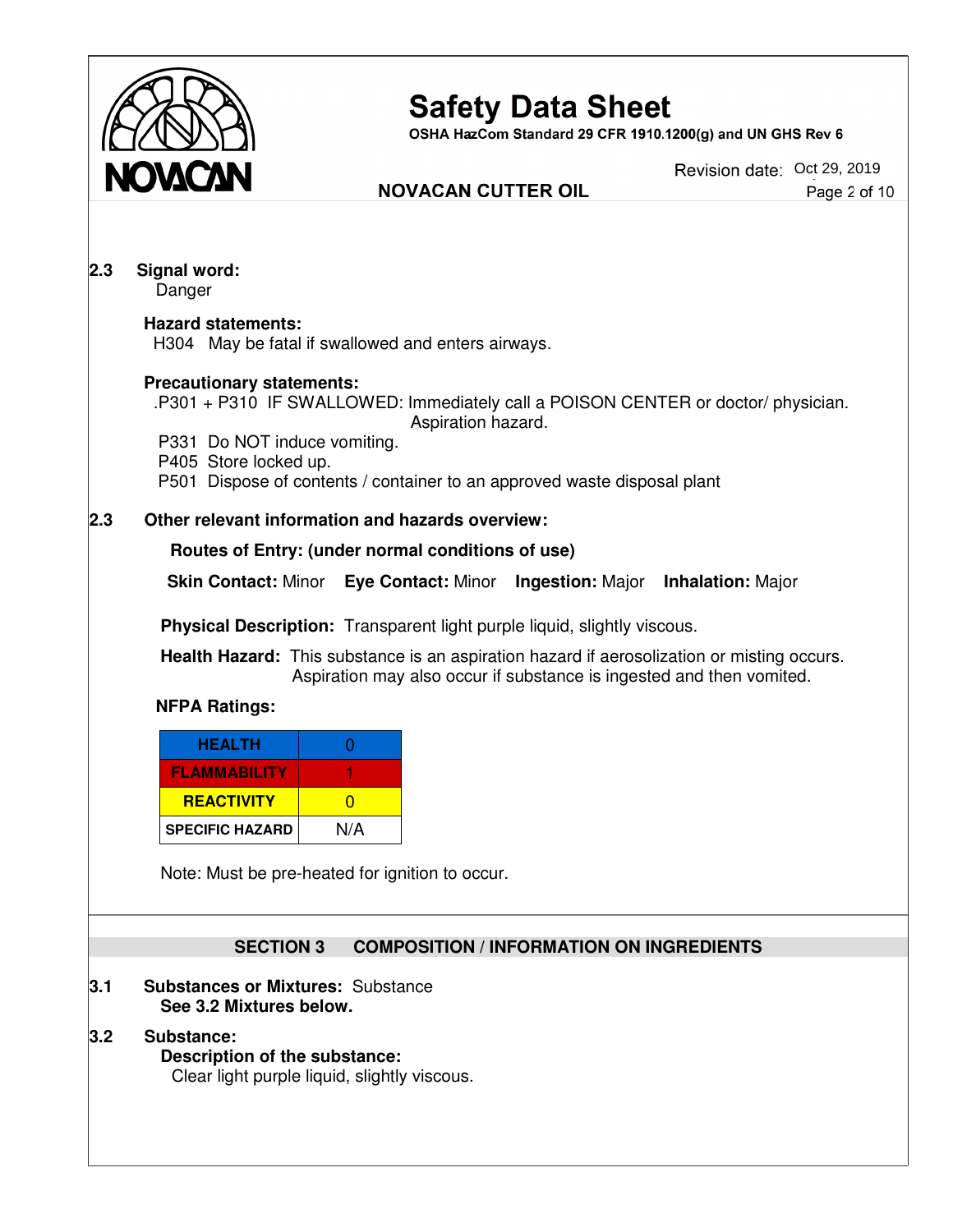

OSHA HazCom Standard 29 CFR 1910.1200(g) and UN GHS Rev 6

Revision date: Oct 29, 2019

#### **NOVACAN CUTTER OIL**

Page 3 of 10

#### **Hazardous ingredients:**

| Substance name               | CAS No.    | <b>Concentration % w/w</b> |
|------------------------------|------------|----------------------------|
| White mineral oil, technical | 8042-47-5  | 100                        |
| Tocopheral                   | $02-09-59$ | < 0.001                    |

#### **SECTION 4 FIRST AID MEASURES.**

#### **4.1 Description of first aid measures. Routes of Entry: (under normal conditions of use)**

**Skin Contact:** Minor **Eye Contact:** Minor **Ingestion:** Major **Inhalation:** Major

 Eye Contact: Flush contaminated eye(s) with lukewarm, gently running water for 15 minutes, holding eyelids open. Remove contact lenses if present and easy to do. Seek medical attention if irritation persists.

 Skin Contact: In case of contact, immediately wash skin thoroughly with soap and water or use a recognized skin cleanser. Remove contaminated clothing and shoes and launder before reuse.

 Inhalation: This substance has a low vapor pressure and is not expected to present an inhalation hazard under normal conditions. Caution should be taken to prevent aerosolization or misting of this product. The short term exposure limit for this product as an oil mist is 10mg/m<sup>3</sup>. Above this limit product may cause respiratory irritation or other pulmonary effects.

 Ingestion: Ingestion is relatively non-toxic unless aspiration occurs. Do not induce vomiting as aspiration may lead to chemical pneumonitis that is characterized by pulmonary edema and hemorrhage and may be fatal. If vomiting occurs, lower head below knees to avoid aspiration.Seek medical attention immediately. This substance has laxative properties and may result in abdominal cramps.

#### **4.2 Most important symptoms and effects, both acute and delayed.**

 **Acute:** High vapor concentration may induce headache, nausea, dizziness and respiratory irritation.

**Chronic:** Prolonged / repetitive skin contact may cause skin defatting or dermatitis.

#### **4.3 Indication of any immediate medical attention and special treatment needed.**

Refer to 4.1 & 4.2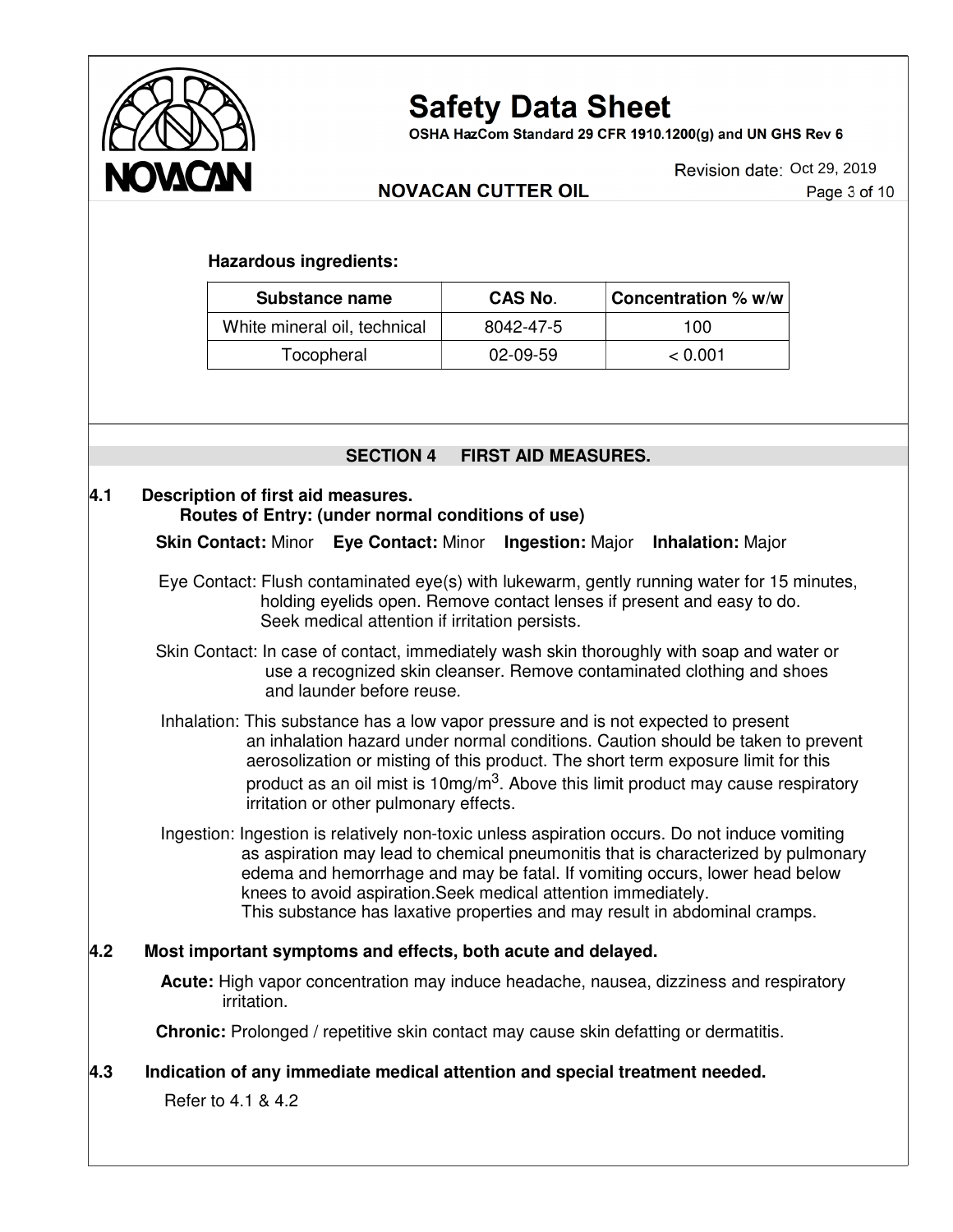

OSHA HazCom Standard 29 CFR 1910.1200(q) and UN GHS Rev 6

#### **NOVACAN CUTTER OIL**

Revision date: Oct 29, 2019 Page 4 of 10

### **SECTION 5 FIREFIGHTING MEASURES**  $5.1$ **Extinguishing media:** Suitable extinguishing media: Dry chemical, carbon dioxide, foam, steam or water fog. Un-suitable extinguishing media: Do not use water streams which will scatter and spread fire.  $5.2$ Special hazards arising from the substance or mixture. This substance will burn although it is not easily ignited. It must be preheated for ignition. May create dense smoke during combustion.  $5.3$ **Advice for fire-fighters:** Cool unaffected containers and remove to safety. Prevent run-off water from entering storm drains, bodies of water or other environmentally sensitive areas. **SECTION 6 ACCIDENTAL RELEASE MEASURES**  $6.1$ Personal precautions, protective equipment and emergency procedures: For non-emergency personnel: Use personal protective equipment. Ensure adequate ventilation. Evacuate personnel to safe areas. Material can create slippery conditions. For emergency responders: Wear appropriate breathing apparatus, protective clothing gloves and eye / face protection. Remove all sources of ignition. Keep away from heat / sparks / open flames / hot surfaces.  $6.2$ **Environmental precautions:** Implement spill control plan. Stop or reduce leak if safe to do so. Prevent from entering sanitary or storm sewers, waterways, or confined spaces. Use inert materials such as earth or sand to form a dike. Prevent from contacting aquatic life.  $6.3$ Methods and material for containment and cleaning up: If spill is large enough to require containment, use inert materials such as earth or sand to form a containment dike. Absorb spilled solution with absorbent pads or other suitable material.  $6.4$ **Reference to other sections:** See SECTION 8 for exposure levels and detailed personal protective equipment recommendations. See SECTION 13 for waste handling guidelines.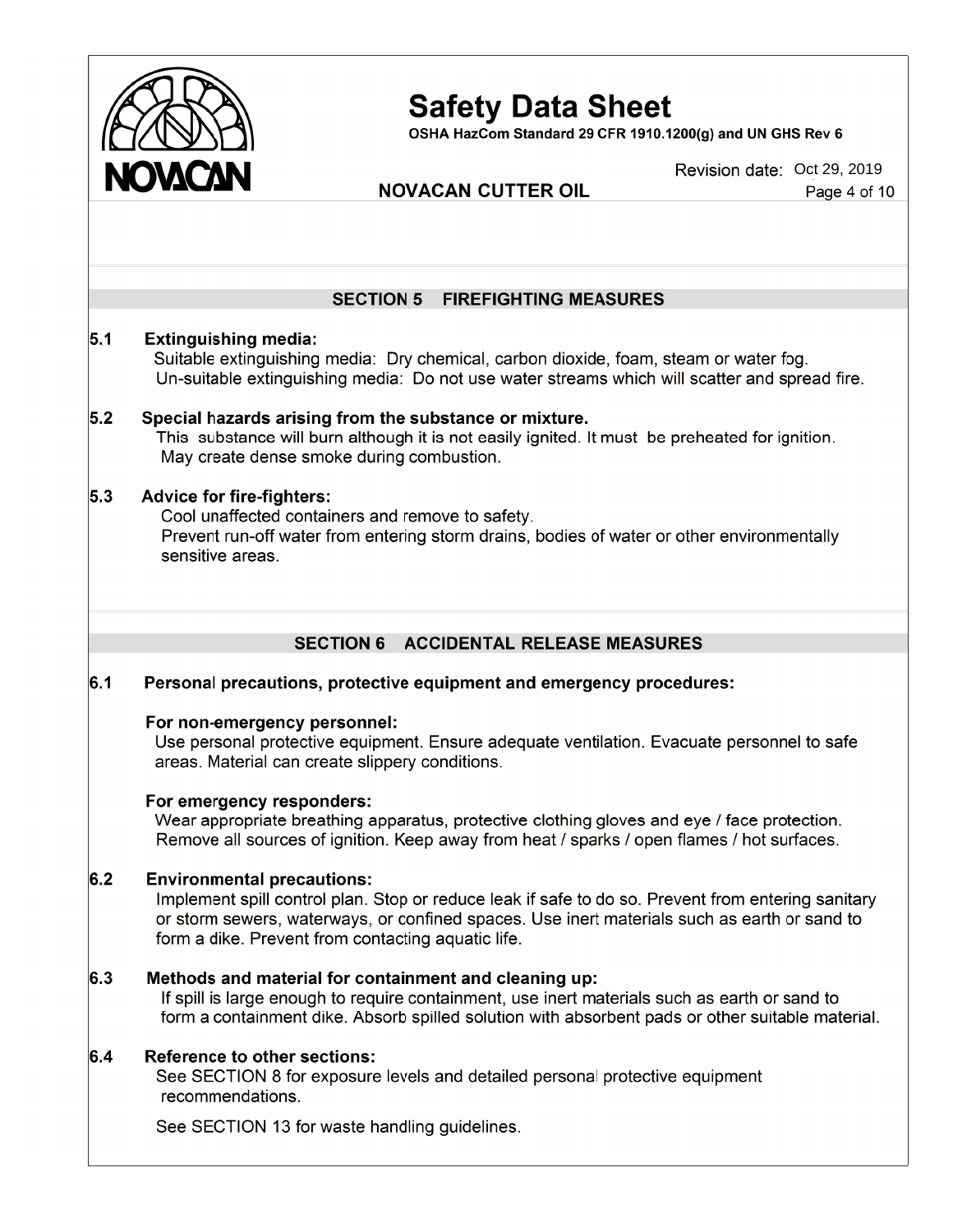

OSHA HazCom Standard 29 CFR 1910.1200(g) and UN GHS Rev 6

Revision date: Oct 29, 2019

Page 5 of 10

#### **NOVACAN CUTTER OIL**

|     |                                                                                                                                                                                                                                                                  | <b>SECTION 7</b> | <b>HANDLING AND STORAGE</b>                                        |                                                                                                                                                                                                         |  |  |
|-----|------------------------------------------------------------------------------------------------------------------------------------------------------------------------------------------------------------------------------------------------------------------|------------------|--------------------------------------------------------------------|---------------------------------------------------------------------------------------------------------------------------------------------------------------------------------------------------------|--|--|
| 7.1 | Precautions for safe handling:<br>No special requirements. Observe good industrial hygiene practices.<br>Avoid contact with skin, eyes and clothing.<br>Do not ingest.<br>Keep away from heat and sources of ignition.<br>Keep container closed when not in use. |                  |                                                                    |                                                                                                                                                                                                         |  |  |
| 7.2 | Conditions for safe storage, including any incompatibilities:<br>quality, do not store in heat or direct sunlight.                                                                                                                                               |                  |                                                                    | Store upright in tightly closed and labeled original containers. Store away from strong oxidizing<br>agents or combustible material. Keep in a dry, cool and well ventilated place. To maintain product |  |  |
| 7.3 | <b>Specific end uses:</b>                                                                                                                                                                                                                                        |                  |                                                                    | This substance is intended for use as a lubricant for glass cutters used in the stained glass trade.                                                                                                    |  |  |
|     |                                                                                                                                                                                                                                                                  |                  |                                                                    |                                                                                                                                                                                                         |  |  |
|     | <b>SECTION 8</b><br><b>Control parameters:</b><br><b>Occupational exposure limits:</b>                                                                                                                                                                           |                  |                                                                    | <b>EXPOSURE CONTROLS AND PERSONAL PROTECTION</b>                                                                                                                                                        |  |  |
|     | Substance                                                                                                                                                                                                                                                        |                  | <b>ACGIH</b>                                                       | <b>OSHA</b>                                                                                                                                                                                             |  |  |
| 8.1 | White mineral<br>oil, technical                                                                                                                                                                                                                                  | <b>TLV</b>       | 5 mg/m $3$<br>as oil mist<br>STEL 10 mg/m <sup>3</sup> as oil mist | PEL 5 mg/m <sup>3</sup> as oil mist                                                                                                                                                                     |  |  |

 **Engineering Controls:** Control airborne concentrations below the exposure guidelines.

 **Respiratory Protection:** Not required under normal conditions of use. Avoid breathing mist. If ventilation is inadequate, use NIOSH/MSHA certified respirator with organic mist filter to protect against mist.

Hand Protection: Not required under normal conditions of use. For prolonged or repeated skin exposure, wear impervious gloves and boots and / or other protective clothing according to circumstances.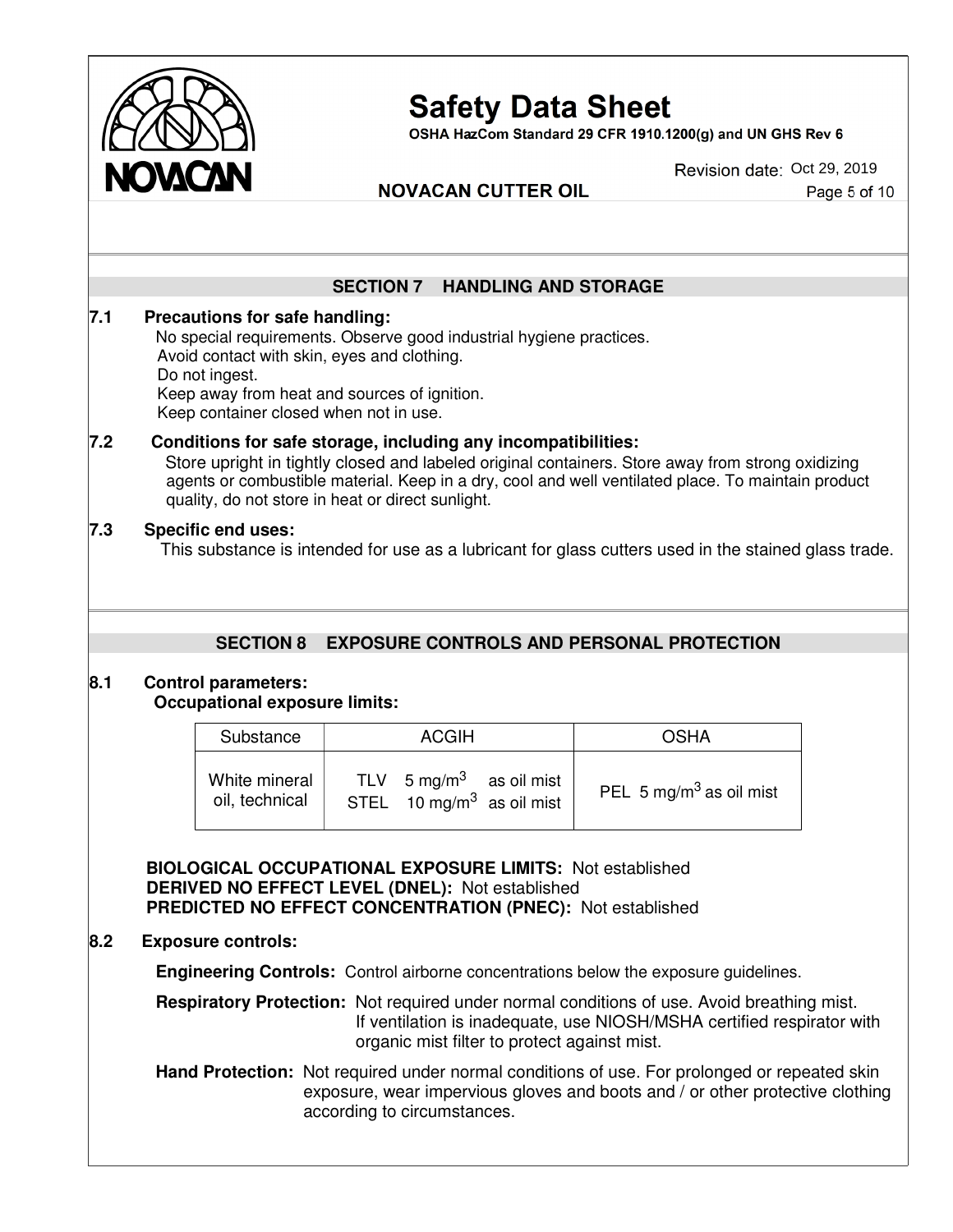

OSHA HazCom Standard 29 CFR 1910.1200(g) and UN GHS Rev 6

Revision date: Oct 29, 2019

#### **NOVACAN CUTTER OIL**

Page 6 of 10

 **Eye Protection:** Not required under normal conditions of use. If material is used in a way that splashing could occur, use splash proof safety goggles.

 **Body Protection:** Use protection suitable to the circumstances, to the amount of substance, and to the specific work-place.

**Other:** Remove and wash contaminated clothing and gloves, before re-use. Wash face, hands and any exposed skin thoroughly after handling. Avoid release to the environment. Notify authorities if substance enters sewers or bodies of water.

#### **SECTION 9 PHYSICAL AND CHEMICAL PROPERTIES**

#### **9.1 Information on basic physical and chemical properties:**

- **Appearance:** Clear light purple oily liquid **Vapor Pressure:** < 1.0 mmHg @ 20°C
- 
- 
- 
- **Freezing Point:** Not determined **Partition Coefficient:** No data
- **EXECUTE: 264 °C** FOR POINT: 264 °C
	-
	- **Evaporation Rate:** Not Determined<br>
	**Flammability:** Not Flammable **and Alternatic Viscosity:** Kinematic Viscosity *= 20.4* cST @ 68°F / 20°C
	- **Flammability: Not Flammable**
- **Odor:** Odorless **Vapor Density:** > 1
- **Odor Threshold:** Not determined **Relative Density:** 0.862 kg/l @15 °C
- **pH:** Not determined **Solubility:** Not soluble in water Soluble in hydrocarbons
	-
	- **Auto Ignition Temperature:** N/A
- Flash Point: 210 °C *Decomposition Temperature:* **N/A** 
	-

- **Upper / Lower Flammability or explosive limit:** Not Applicable

#### **SECTION 10 STABILITY AND REACTIVITY**

- **10.1 Reactivity:** Not reactive under typical conditions of use.
- **10.2 Chemical stability:** Normally stable under standard temperatures and pressure.
- **10.3 Possibility of hazardous reactions:** Hazardous Polymerization will not occur.
- **10.4 Conditions to avoid:** Extreme heat and incompatible materials listed in 10.5 below.
- **10.5 Incompatible materials:** Chlorine, fluorine, and other strong oxidizers and acids.
- **10.6 Hazardous decomposition products:** Incomplete combustion can produce carbon monoxide and / or carbon dioxide.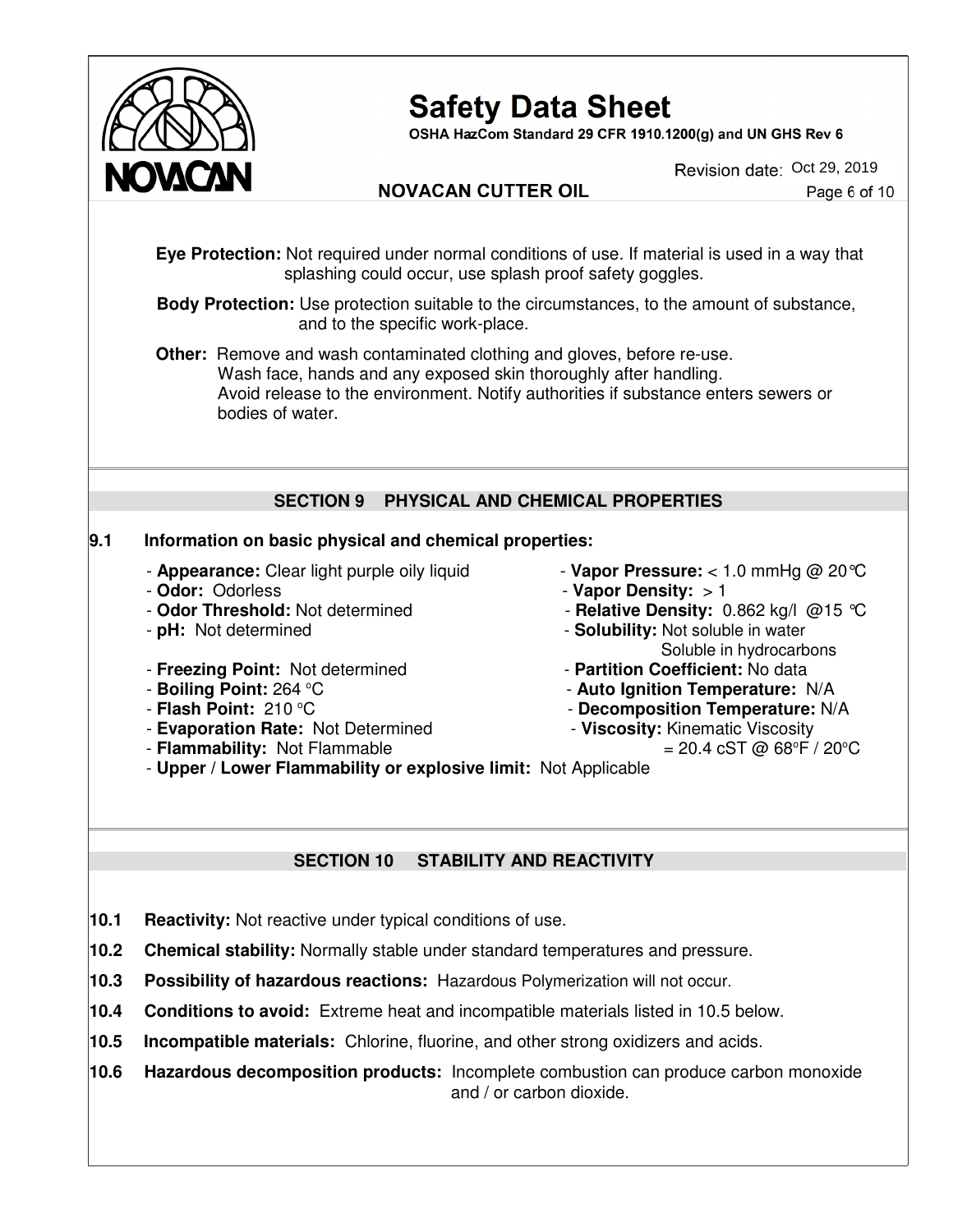

OSHA HazCom Standard 29 CFR 1910.1200(g) and UN GHS Rev 6

#### **NOVACAN CUTTER OIL**

#### Page 7 of 10

#### **SECTION 11 TOXICOLOGICAL INFORMATION**

#### **11.1 Information on toxicological effects:**

#### **Acute Toxicity:**

Ī

| <b>CHEMICAL</b>    | DERMAL          | <b>EYES</b> | <b>INHALATION</b>                          | ORAL                 |
|--------------------|-----------------|-------------|--------------------------------------------|----------------------|
| White mineral oil, | $LD_{50}$ (Rat) | Not         | LC <sub>50</sub> (Rat) 5 mg/m <sup>3</sup> | $LD_{50}$ Oral (Rat) |
| technical          | 2000 mg/kg      | Listed      | as oil mist                                | 5000 mg/kg           |

#### **Additional Acute Toxicity:**

**Skin:** No data available.

**Eye:** No data available.

**Ingestion:** Avoid aspiration resulting from vomiting of ingested substance.

**Inhalation:** Avoid aspiration of oil mist.

**Chronic Toxicity:** Chronic Potential Health Effects:

 **Inhalation:** Aspiration can lead to chemical pneumonitis that is characterized by pulmonary edema and hemorrhage and may be fatal.

**Skin:** No data available.

 **Carcinogenicity:** by agency.

| OSHA       | ACGIH      | <b>IARC</b> |
|------------|------------|-------------|
| Not Listed | Not Listed | Not Listed  |

 **Reproductive Toxicity Information:** No data available. **Mutagenicity:** No data available.

**Specific target organ toxicity (single exposure):** 

 **STOT SE:** No data available.

#### **Specific target organ toxicity (repeated exposure):**

**STOT RE:** No data available.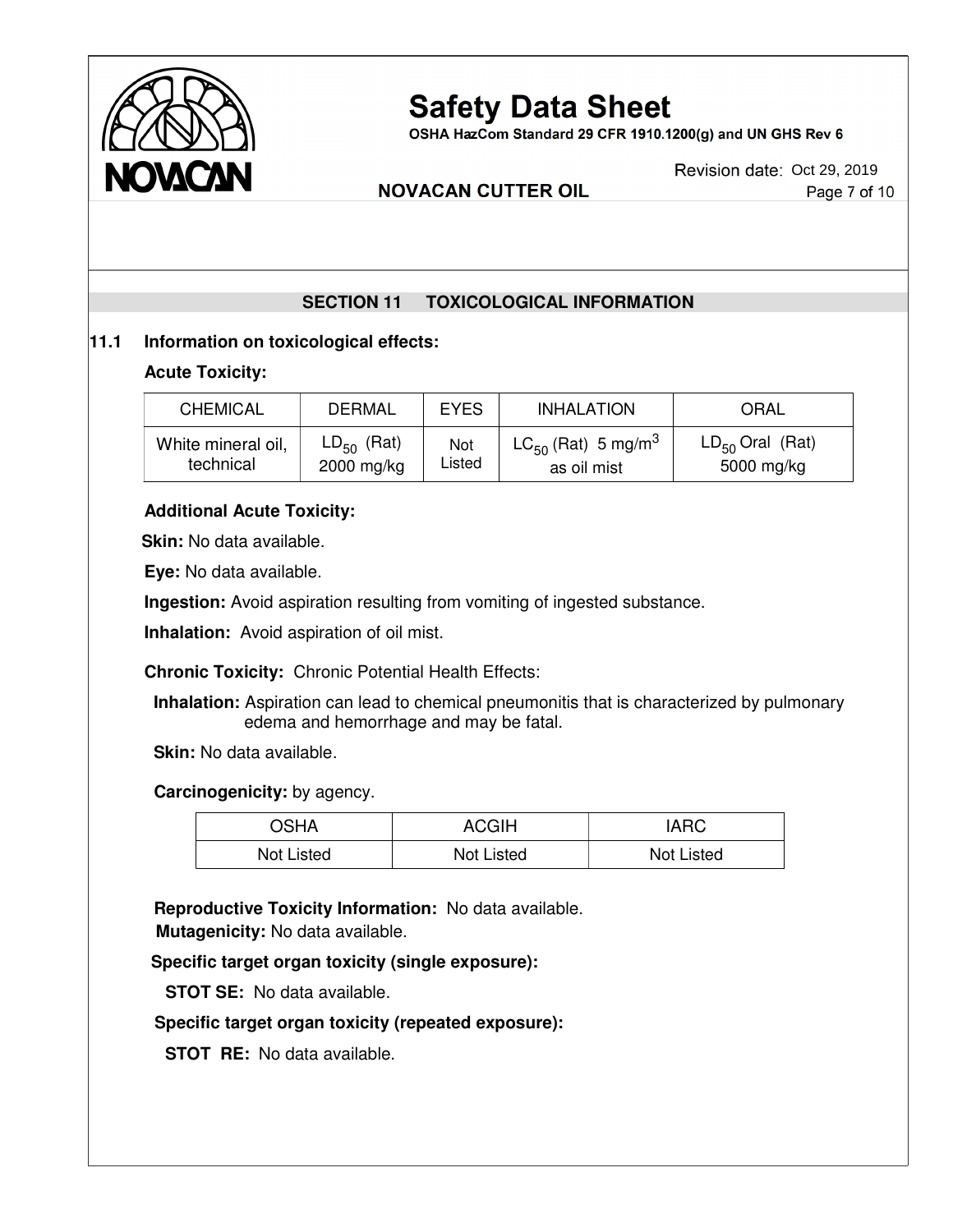

OSHA HazCom Standard 29 CFR 1910.1200(g) and UN GHS Rev 6

**NOVACAN CUTTER OIL** 

Revision date: Oct 29, 2019

Page 8 of 10

#### **SECTION 12 ECOLOGICAL INFORMATION**

- **12.1 Toxicity:** This substance is not sufficiently soluble in water to produce toxic effects in aquatic organisms.
- **12.2 Persistence and degradability:** This substance is considered biodegradable.
- **12.3 Bioaccumulative potential:** No data available.
- **12.4 Mobility in soil:** No data available.
- **12.5 Results of PBT and vPvB assessment:** No data available.
- **12.6 Other adverse effects:** No data available.

#### **SECTION 13 DISPOSAL CONSIDERATIONS**

**13.1 Waste treatment methods:** The substance should not be allowed to enter drains, water courses or the soil. Offer surplus and non-recyclable solutions to a licensed disposal firm. Waste must be classified and labeled prior to recycling or disposal. Send to a licensed waste disposal firm. Dispose of as hazardous waste in compliance with state and federal regulations.

#### **SECTION 14 TRANSPORT INFORMATION**

**Dangerous Goods Description and Transport Information:**

**14.1 DOT Hazardous Materials Shipping Regulations 49 CFR**

Not regulated for transport.

- **14.2 International Marine Organization (IMO) Hazardous Materials Shipping Regulations** Not regulated for transport.
- **14.3 International Air Transport Association (IATA) Hazardous Materials Shipping Regulations**  Not regulated for transport.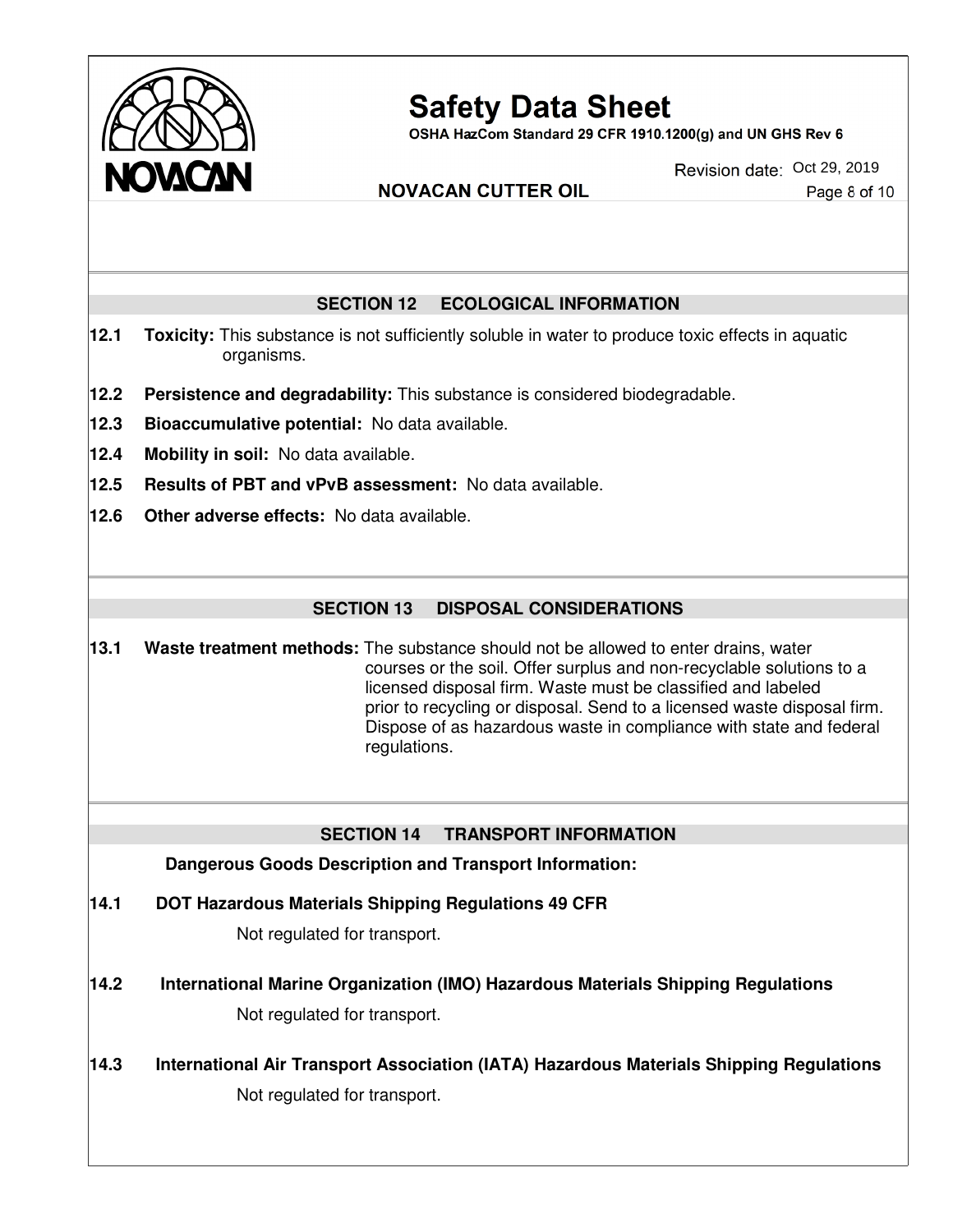

OSHA HazCom Standard 29 CFR 1910.1200(g) and UN GHS Rev 6

**NOVACAN CUTTER OIL** 

Revision date: Oct 29, 2019 Page 9 of 10

- **14.4 European Agreement Concerning The Carriage of Dangerous Goods by Road (ADR):** Not applicable.
- **14.5 Environmental Hazards:** Not applicable
- **14.6 Special precautions for users:** Not applicable
- **14.7 Transport in bulk:** Not applicable

#### **SECTION 15 REGULATORY INFORMATION**

- **15.1 Safety, health and environmental regulations/legislation specific for the mixture. U.S. Regulations:**
	- **OSHA, 29 CFR 1910, Subpart Z:** Inhalation / aspiration hazard.
	- **TSCA (Toxic Substance Control Act):** All components are listed in the inventory.
	- **CERCLA, 40 CFR 302:** Not reportable.
	- **SARA 302, 40 CFR 355:** Not reportable.
	- **SARA 313, 40 CFR 372:** Not reportable.
	- **SARA 311/312, 40 CFR 370:** None

#### **SECTION 16 OTHER INFORMATION**

**16.1 Indication of changes: Original authored May 20, 2016**

#### **16.2 Abbreviations and acronyms:**

 **OSHA** - Occupational Safety and Health Administration  **GHS** - Globally Harmonized System  **CAS#** - Chemical Abstract Service Number  **NFPA** - National Fire Protection Association  **ACGIH** - American Conference of Government Industrial Hygienists  **TWA** - Time Weighted Average  **TLV** - Threshold Limit Value  **STEL** - Short Term Exposure Limit  **PEL** - Personal Exposure Limit  **NIOSH** - National Institute of Occupational Safety and Health